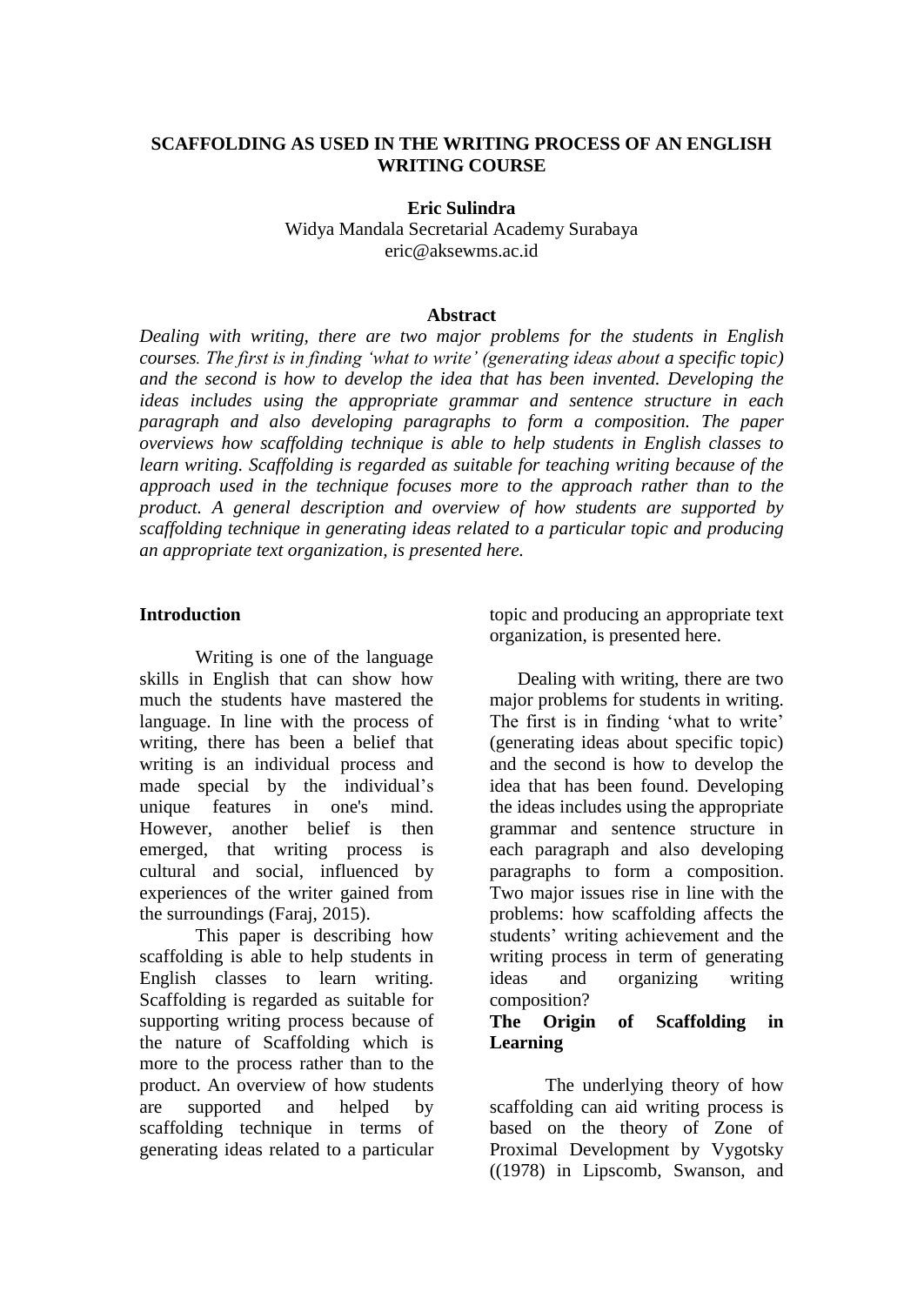West (2008), stating that every student has a level of achievement in learning, somewhere between their dependent level (a level where they are dependent to the teachers in finishing the task given) and independent level (a level where they are able to work independently). Vygotsky (1978), mentioned in his description of Zone of Proximal Development (ZPD), as quoted by Lipscomb, Swanson, and West (2008)), that there is a distance between the actual development level of the learner (determined by independent problem solving) and the level of potential development (determined through teacher's guidance and interaction with the more capable peers. This distance is bridged by an alternative technique in Language Teaching, called: scaffolding. Scaffolding takes place in the ZPD and gives assistance up to the extent that learner is able to do his/ her task independently. Before the learner is able to perform the completion of independent task, scaffolding will give the necessary assistance to the learner. The term 'scaffolding' originates from the works of Wood, Bruner and Ross (1976) as mentioned by Lipscomb, Swanson, and West (2008). The term 'scaffolding' was created as an analogy to describe the type of aid offered by a teacher, tutor, trainer or peer to support learning. Scaffolding technique is based on the principle of 'assistance' given to a learner to minimize the pressure on searching and maximize the learner's potential to learn and discover (Hartani and Sulindra, 2017).

The ideas of Vygotsky's ZPD originally were used specifically for one's ability to solve problems. It can be expanded to examining other domains of competence and skills such as writing (Widjojokoesoemo, 2015). These specialized zones of development include cultural zones, individual zones, and skill-oriented

zones. In the ZPD, students are helped by scaffolding technique in their learning process to achieve their independent level. In learning writing, scaffolding takes place in the writing process which includes planning, drafting, revising and editing (Guth (1985: 15) in Ngadiman (2008: 6). Logically, scaffolding also affects the writing production, in other words, the students' writing achievement.

Scaffolding technique is based on the principle of 'assistance' given to a learner to minimize the pressure on searching and maximize the learner's potential to learn and discover. Long before this term (scaffolding) is used widely in learning, Vygotsky (1978), cited by Lipscomb, Swanson, & West (2008), introduced the term Zone of Proximal Development (ZPD). ZPD is a level of learning where a learner is in the progress between his/ her independent level and dependent level (Vygotsky in Cole et all, 1978). Theoretically, by the help of more capable peers or tutors, and sufficient available resources (these are the Scaffolding) a learner may become an independent learner and finishing the task independently.

 The term 'scaffolding' originated from the works of Wood, Bruner and Ross (1976) as mentioned by Lipscomb, Swanson, & West (2008) and also Kim and Kim (2005). The term 'scaffolding' was introduced as an analogy to explain the model of assistance given by a teacher or peer to uphold learning process. In the process of scaffolding, the teacher assists the students in mastering a task or concept that the student is at the beginning unable to grasp without any help. Lipscomb, Swanson, & West (2008) states that:

"…*the teacher offers assistance with only those skills that are beyond the student's capability. Of great importance is allowing the student to*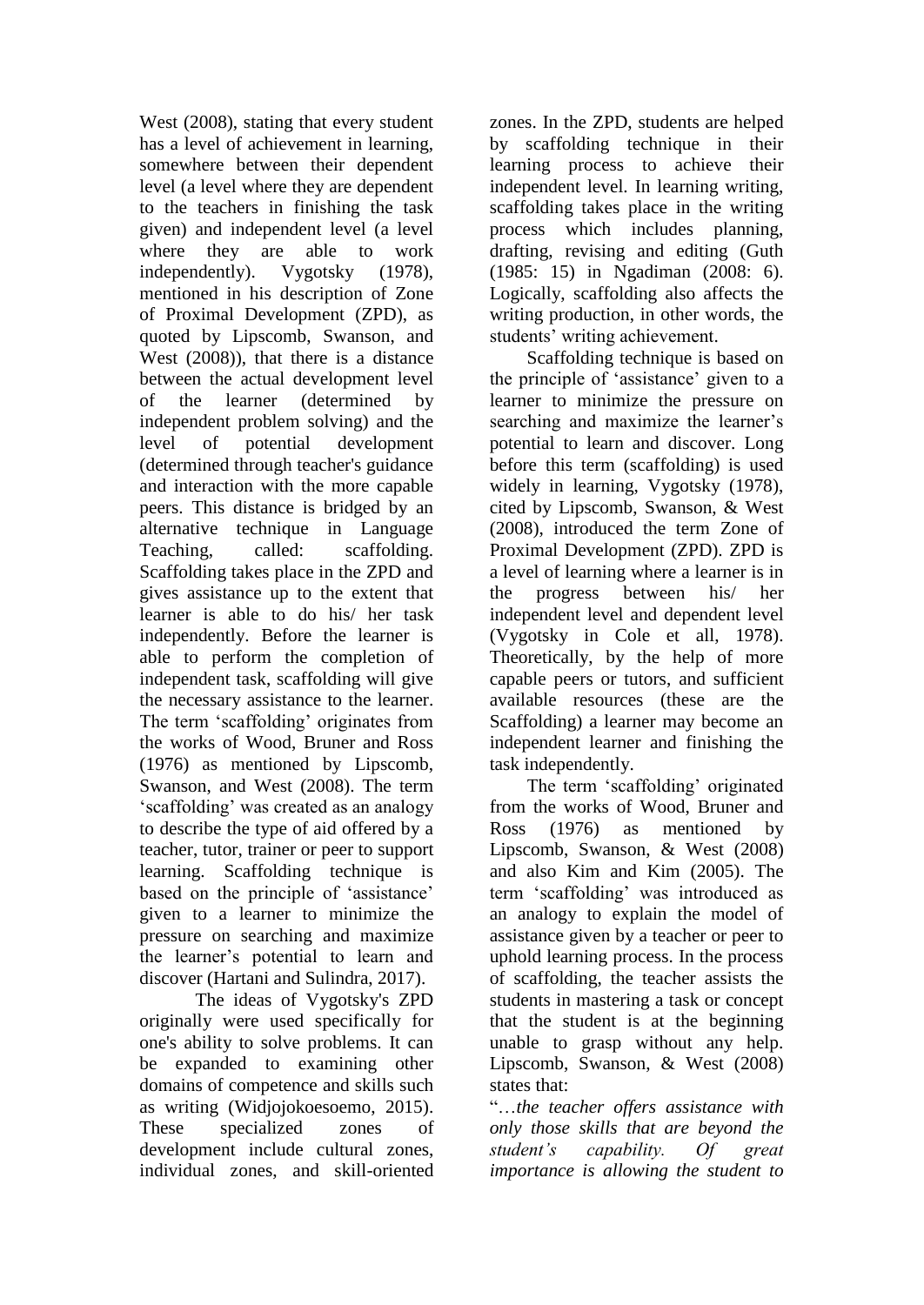*complete as much of the task as possible, unassisted. The teacher only attempts to help the student with tasks that are just beyond his current capability…*"

 Students are expected to make mistakes or errors while scaffolding is applied during learning. However, these errors are anticipated with feedback from teachers and peers. The function of scaffolding is like a ladder, bringing students to the next level of understanding, concept, and knowledge (Kim and Kim, 2005).

 There are various supportive devices which are able to be used in scaffolding student learning. They are, according to Lipscomb, Swanson, & West (2008):

…*breaking the task into smaller more, manageable parts; using 'think alouds', or verbalizing thinking processes when completing a task; cooperative learning, which promotes teamwork and dialogue among peers; concrete prompts, questioning; coaching; cue cards or modeling. Others might include the activation of background knowledge, giving tips, strategies, cues and procedures.*

 Teachers need to be concern of guarding the learner in a chase of the task while lowering the learner's stress level. Skills or tasks which are too far beyond reach direct a student to his frustration level, and tasks that are too simple can trigger much the same effect.

## **Scaffolding in Language Learning Across Times**

Scaffolding in teaching and learning writing has been the subject of several researches. In this sub chapter, the use of scaffolding in several previous studies is discussed and reviewed to build a clear concept of what actually scaffolding is in several different settings and contexts. The setting and contexts ranges from young learners learning to adult learning.

 The original use of scaffolding is to assist young learners, or children, to improve their learning ability from dependent learning to independent learning, one of which is conducted by Bodrova and Leong (1998) in attempting to use scaffolding to teach writing to young learners. In this study, Bodrova and Leong conducted a research on 34-at-risk-kindergarten students, about the use of materialization and private speech to improve these young learners' ability in writing. Materialization is the use of objects or other visual media to 'materialize', to make an object tangible, clear to the children' perception. Private speech is a set of self talk done by a child in order to give direction to him or herself in doing an activity (e.g. reading a loud, counting with voice..1..2..3…). These two methods of teaching and learning are used by the researchers to build a mental concept in the young learner's mind before writing takes place. In this case, the form of scaffolding technique used is materialization and private speech.

 Another study on scaffolding focuses its usage to university students' academic writing, conducted by Barnard and Campbell (2002), which makes use of scaffolding principles developed by Van Lier (1996), to be applied in improving university students' academic writing. According to this study, the 6 principles of scaffolding: contextual support, continuity, inter subjectivity, flow, contingency, and handover, are applicable to the teaching writing in university academic writing context.

 Barnard himself applied scaffolding in a university English class, ESLA101, *Academic Writing and Research -* a first year undergraduate course for international students at the University of Waikato,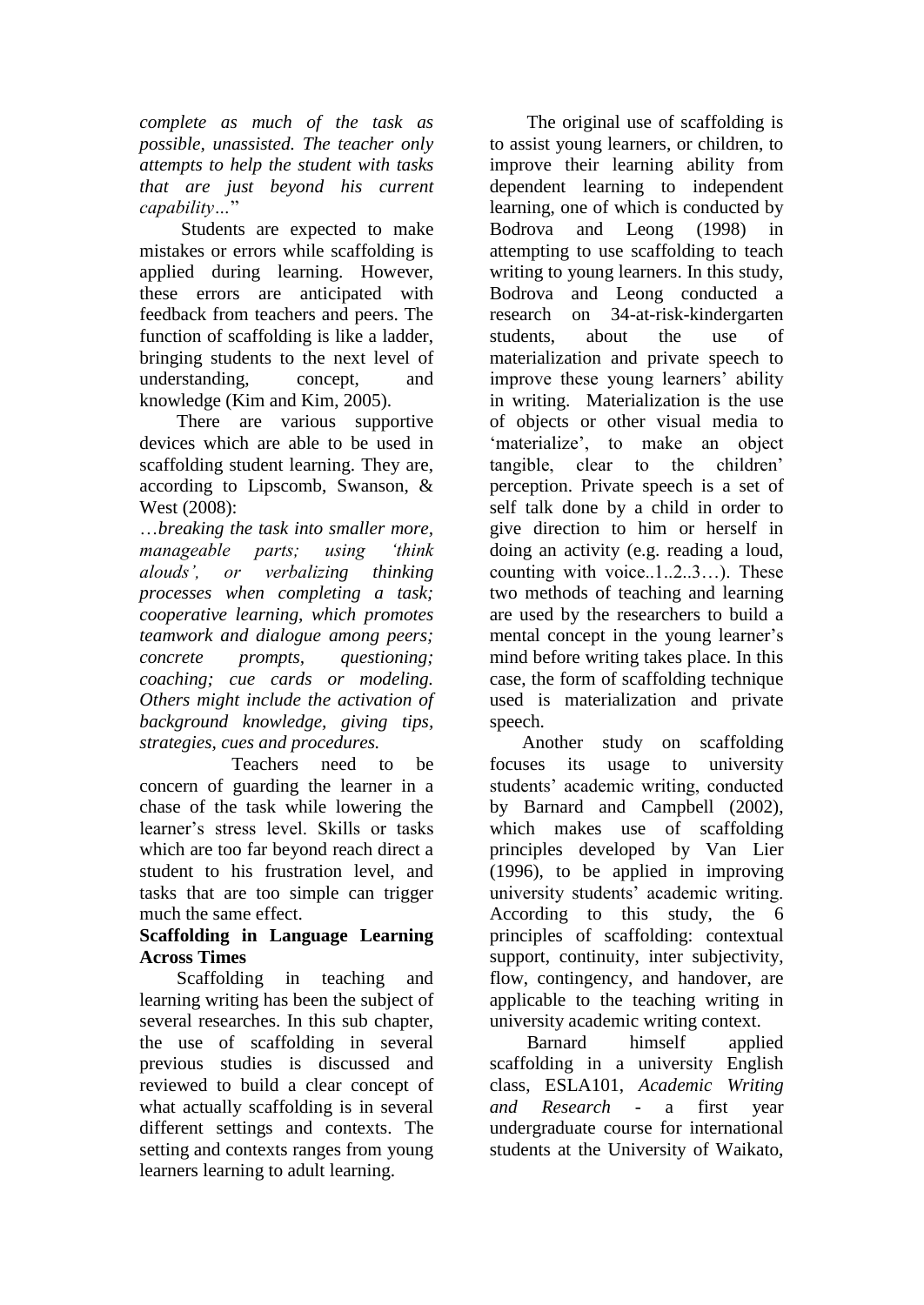New Zealand. The course comprises the following 'learning spaces':

- Two 2-hour lectures a week (150-300 students in class)
- One 1-hour tutorial a week  $(groups of 20-25)$
- Consultation hours each week (individual or small group)
- 'Class-forum' an online webconference platform
- Informal networking among groups of students, either faceto-face or online.

In this case, it is clearly seen that scaffolding is applied to a big number of students. However, there is also a moment when the big group is divided into a very small group (consultation session).

 An attempt to 'join' scaffolding with other teaching techniques has been made. A study applied to the third-year English Writing courses at the Nagoya University of Commerce and Business (NUCB), titled *English Writing V* and *English Writing VI* for the first and second semester respectively, exemplify a genre-based framework in its curricular design (Lin, 2006). In this context, the researcher uses scaffolding principles to be applied in teaching writing using process-oriented approach (focus more on writing process rather than writing product), making use of genre-based teaching (teaching writing based on the genre: narrative, descriptive, argumentative, expository). The teaching material is writing genre, while the technique for teaching is using scaffolding. Here is a description at which point scaffolding occurs in the teaching process (Lin, 2006):

To provide scaffolding, the students are encouraged to constantly refer to the model text and their grammar work as they write, and the instructor plays an active role by circulating around the classroom and guiding the students in turn or when they are in need, reminding them constantly about the text organization, appropriate use of reported speech, how they can vary the reporting verbs, and so on. Each piece of writing goes through more than one draft, before it is submitted to the instructor, who then provides further feedback for a final draft to be submitted for grading.

The researcher used a model text which is circulated around the class, as the scaffolding, to assist the students in their writing organization and grammar. Then, the writing composition made by the students are going *through a few rounds of drafting, editing, and re-drafting* (Lin, 2006), as being the prerequisite of a writing 'process'*.*

 A research of more or less the same topic made by Lin (2006), is conducted by Kim and Kim (2005), which also emphasizes on genre-based teaching writing founded on scaffolding technique. The additional point of Kim and Kim's research is on the application of formative assessment. Both Kim and Kim (2005), and Lin (2006) use writing process orientation in their studies.

One study that was conducted by Farrah (2012) applied the Six Van Lier principles (1996), continuity and flow, in the writing process. The study employed journal/ reflective writing to smoothen the writing process. The continuity support from reflective journal writing enhanced the flow of the writing process (Farrah, 2012).

Another research conducted by Ramirez and Jones made use of literacy improvement as the scaffolding of writing and second language achievement. The learners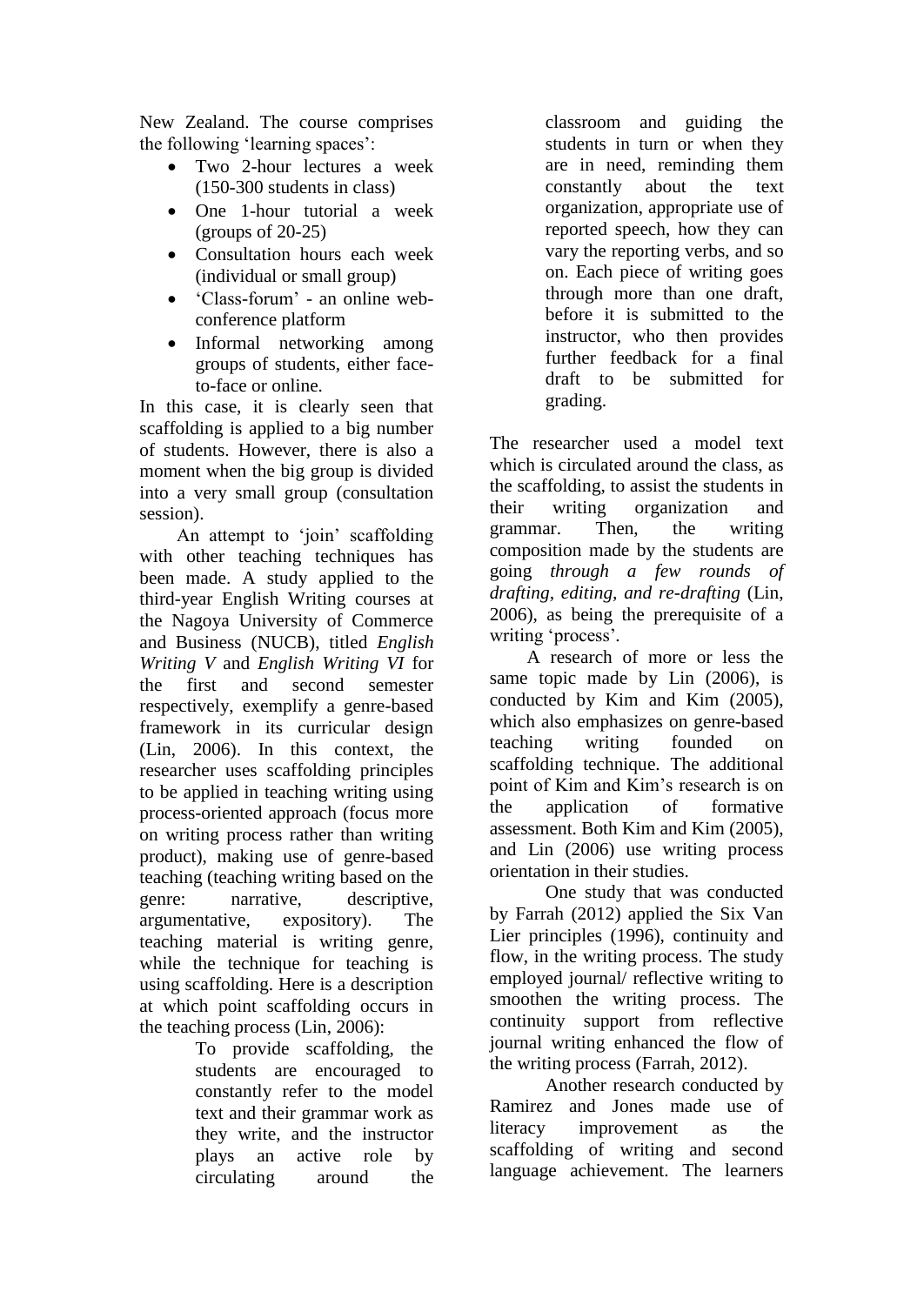are given enough literature support to help them develop ideas and produce written work in the second language learning. (Ramirez and Jones, 2013). This study corresponded to the contextual support principle of Van Lier (1996).

Some researchers tried to collaborate collaborative learning as a mean of scaffolding in writing. The collaborative learning involve peer review and teacher's feedback to support the on-going process of writing (Hartani and Sulindra, 2017; Faraj, 2015). The review and the feedback given are to support or to 'scaffold' the students while they are exploring the ideas and organizing their writing.

From the reviews of recent studies on scaffolding for teaching writing, it is obvious that scaffolding can occur both in young learners' context and adult learners' context. If so, what is necessary to be adjusted according to the age group is the learning context, teaching materials, and instructions used.

 From the overviews of the studies, it is obvious that teaching writing approach should better take side on process oriented; the scaffolding used varied from printed and on line resources, teacher' guided questions and instructions, and writing composition model. The subjects of those studies are group of students taking English classes with levels varying from young learners to adult learners. The pattern of how scaffolding used in the teaching are generalized into the following points:

- 1. The purpose of scaffolding is always to help the learners in generating ideas and forming an appropriate organization in the writing process.
- 2. The form of scaffolding can be any forms, from visual media, on line resources, regular meeting session, feedback and

review. The list can add more in line with the growing research in this area.

- 3. The learners are assumed to have potential ability to reach a higher level of learning despite of their current learning performance (in line with the Zone of Proximal Development theory). Therefore, the studies were going *through a few rounds of drafting, editing, and re-drafting* (Lin, 2006)
- 4. All the studies set the learning situation and the learner in a place and scheme that enable the learners to be 'growingly' independent (where finally the 'scaffolding' is no longer needed in the corresponding learning level). The writing process situated in the studies are in line with Van Lier principle of contextual support, continuity, and handing over (Van Lier, 1996 in Barnard and Campbell, 2002)

## **Scaffolding in Writing Process: Why and How?**

# *Writing Composition*

Many definitions have been made upon writing composition, and several of which used in here describes the meaning of composition clearly and practically. Owene in Tongue (1986) as quoted by Ngadiman (2008: 3), composition is defined as: 'the putting of words into grammatically correct sentences, and the linking of these sentences into logically appropriate order'. Another definition defines writing composition as: a creating and shaping a written text (Hartfiel et al, 1985, cited by Ngadiman (2008: 3)). According to Reinkema (1993), as quoted by Ngadiman (2008), writing composition is the product of an act of writing through a process.

 Physically, a writing composition consists of paragraphs which are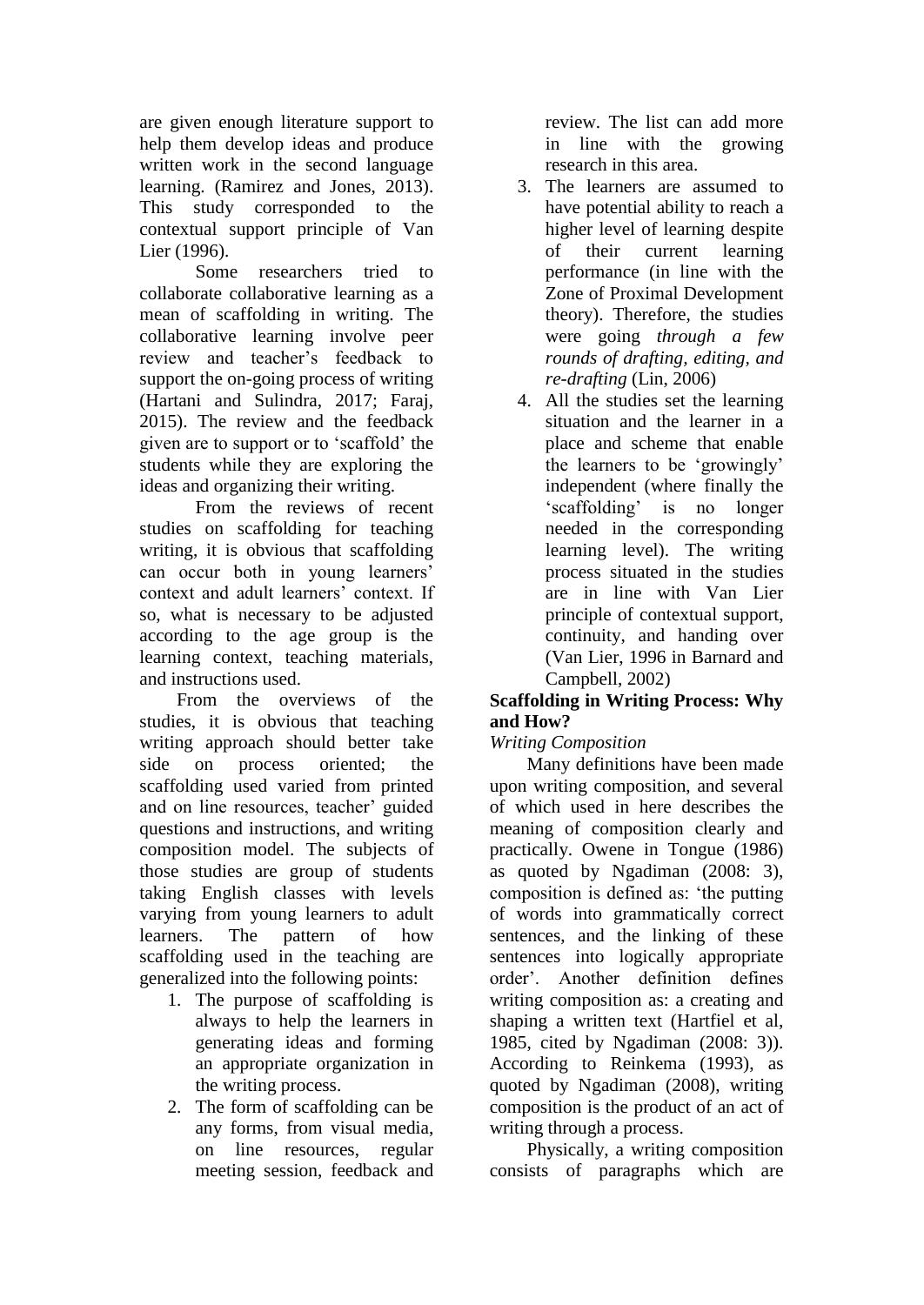coherently (and cohesively) connected to one another to form a meaningful whole content. To achieve the meaningful content, writers go through a process which leads to a product, the composition itself. From the definition provided, writing composition is not merely a collection of words and mechanics, but more to a result of an act of writing process. Consequently, when discussing about a writing composition, it is perceived as an active process, rather than a passive outcome. Examining a writing composition is more to the process of producing it, rather than just focusing at what are displayed in the composition.

*Writing Process and Writing Product*

The act of writing is an act of thinking. Writing is one of the most effective ways to monitor and see whether one has an organized way of thinking or the opposite one.

Murray (2004) states that writing is to discipline our mind in making meaning. Therefore, in writing a composition or a text, there are two areas that are observable: the writing process and the writing product.

## Writing Process

In the process of writing, one person makes different kind of process than the other person. In other words, the process of writing is unique to each individual. A writer passes through different stages in a writing process according to his/ her personality, cognitive style, the life experience, and the nature of the writing task (Murray, 2004). According to Guth (1989) as cited by Ngadiman (2008: 3), there are five overlapping stages in a writing process:

1. the exploration of the subject to be written

2. the restriction of the explored subject as regards to the selected purpose and audience

3. the planning of a suitable

organizational pattern

4. the writing of the first draft

5. the revision of this first draft to make it unified, coherent, clear, and effective.

In other shorter way, the above stages can be abridged into three level only (that most writers would agree): 1. prewriting, 2. whilst writing, and 3. post writing/ revising. Murray (2004) suggests almost similar writing process stages: 1. collecting 2. planning, 3. developing (drafting, revising, editing). A writer will experience the stages (from any of the above stages) not only once, but many times, putting different emphasize during each part in the composition. Correspond to this idea, Murray (2004) argues that' … *writing process is not linear, but recursive*…'. Writing Product

Writing product, the physical form of the composition itself, usually contains these criteria, such as spelling, vocabulary, usage, mechanics, organization, style, and appeals to an audience (Murray, 2004). According to Willis (1965), Hazel Hal (2000), as quoted by Ngadiman (2008), there are six principles to form a good composition in English:

1. Adequate subject matter

2. appropriate organization of the whole composition

3. appropriate organization and development of paragraphs

4. mature and effective sentence composition

5. effective diction

6. correct usage.

 The traditional writing instruction usually deals with the above criteria or principles. The teaching of writing assumes that the students need to understand the parts first before they are able to build the whole text (Murray, 2004). Based on this paradigm, many writing teachers are still focusing on checking their students work whether the work fits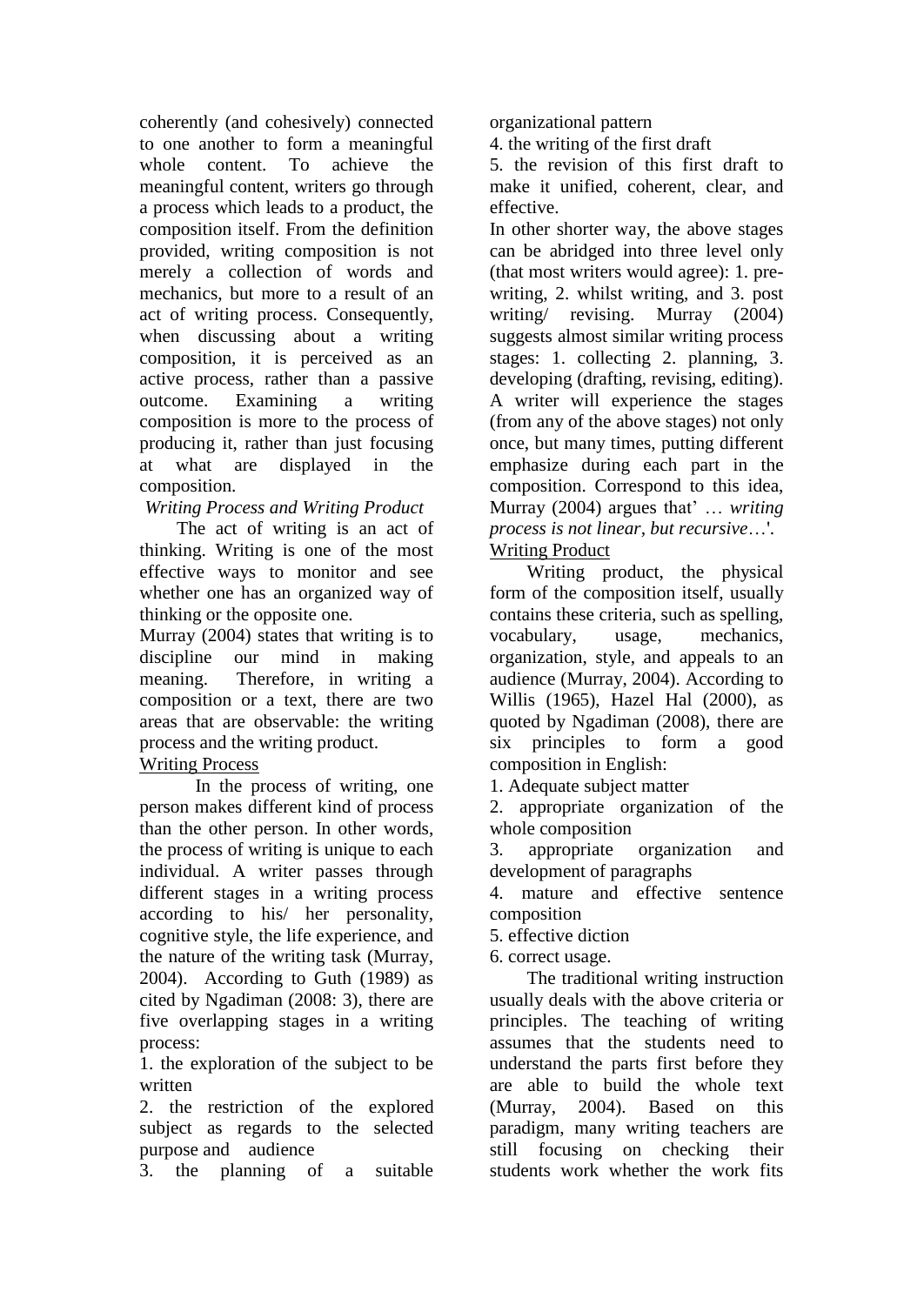the criteria of a 'good composition' as mentioned above. In other words, the teaching does not go through the process but directly examining the product. During the process of writing, the students are taught nothing.

*Types of Scaffolding in Writing Process*

Scaffolding, as a teaching technique to teach writing, appears in the writing process, in four types of scaffolding application:

1. Content Scaffolding

2. Formal Scaffolding

3**.** Linguistics Scaffolding

4. Knowledge about Audience-Scaffolding

5. Instructional and question-directingscaffolding

As content scaffolding, the activation of background knowledge is taking place in the teaching and learning process. Borrowing a term from reading comprehension realm, this activation of background knowledge is called 'schema' (plural: schemata). This term, introduced first time in psychology by Bartlett (1932) as cited by Rumelhart (1980), refers to…

*a theory about how knowledge is represented and about how that representation facilitates the use of the knowledge in particular way. According to schema theories, all knowledge is packaged into units. These units are called: schemata* (Rumelhart, 1980).

In applying the content scaffolding, the teachers allow the students to activate their 'schemata' about their writing topics by accessing internet, reading resources, or brainstorming and making mind mapping. There is also a possibility to allow interlingual transfer in the students mind, transferring their first language experience to the target language (Carson, Carrell, Silberstein, Kroll, and Kuehn, 1990).

 As formal scaffolding, it appears in the form of writing procedure, tips, and organization modeling, as suggested by Lipscomb, Swanson, & West (2008). The scaffolding gives practical procedure of writing, including collecting, planning, revising, and editing. The scaffolding also gives the writing models: narration, exposition/ expository, argumentation, persuasion, and description.

 As linguistics scaffolding, the scaffolding gives the necessary cues in the use of appropriate grammar, expressions, transition signals, and diction. The students may select and use the appropriate language according to their ideas and topics. This scaffolding operates in the sentence structure and grammatical forms of the students' writing composition.

 As knowledge of audience scaffolding, the scaffolding simply provide information about who are usually addressed by 'what' topic. This type of scaffolding gives the students a description of the audiences' characteristics, audiences who are reading their writing composition later on. Through this scaffolding, the learners know what kind of groups will read and even judge their writing.

 As Instructional and questiondirecting-scaffolding, the scaffolding provides guidance and direction to the students so that they are able to write in the right track. The application is through the teachers' instruction or teaching guidance during the teaching and learning process. The other form is the teachers' directing-questions: the questions delivered by the teachers to trigger thinking during writing process.

 All these scaffoldings are meant to help students extending their writing skills step by step to the higher level, stretching their dependent taskcompletion to the more independent task-completion.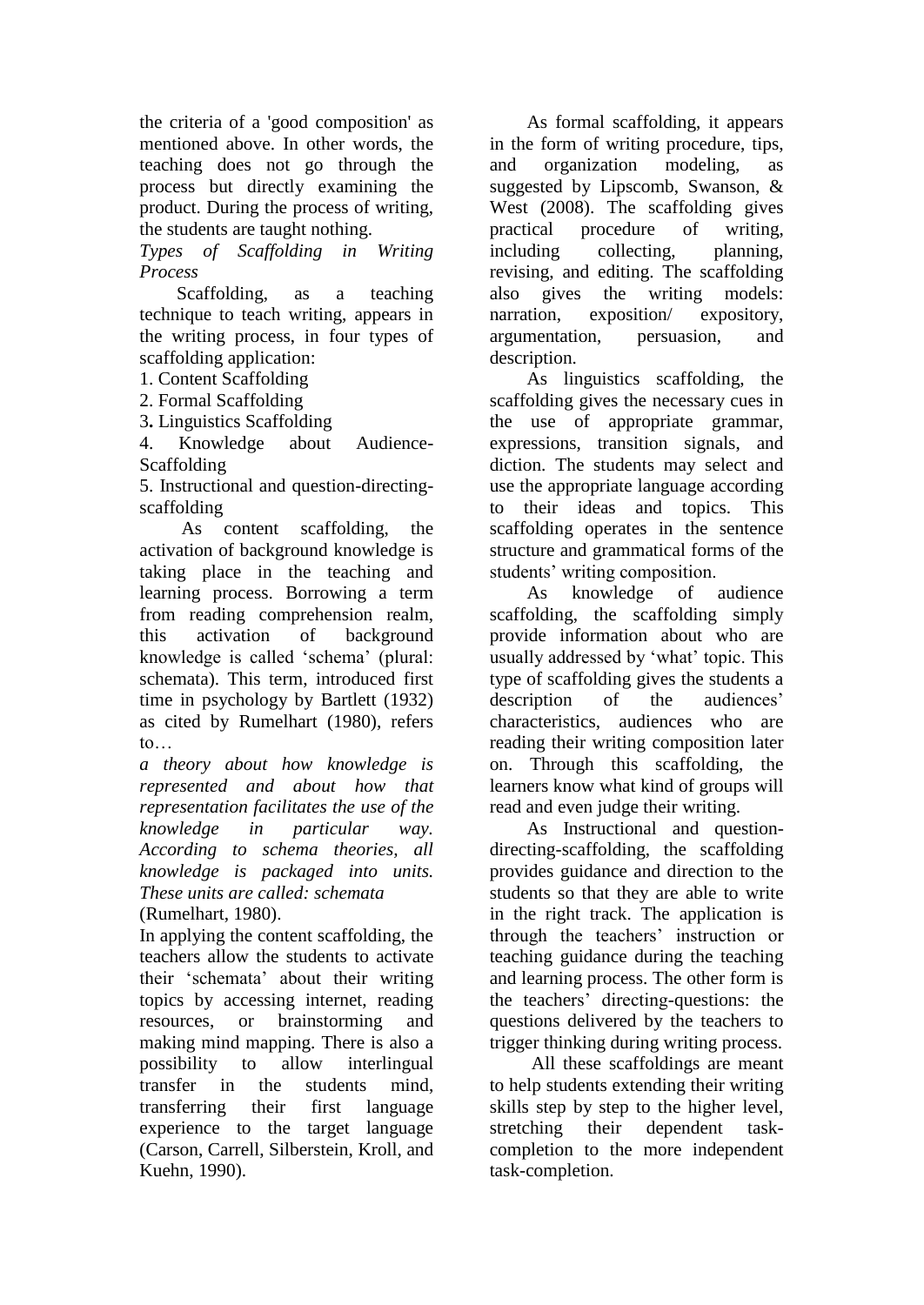## *Scaffolding in the process of Generating Ideas*

The process of generating ideas is the first area that scaffolding in writing will operate on. Generating ideas is simply finding out what to write. As Barnard and Campbell (2002) quote from Van Lier (1996), one of the principles in scaffolding is 'providing context' for learning. In writing process, the process of generating ideas will be 'scaffolded' or supported by the scaffolding technique. The tangible form of the scaffolding is by providing the students with various printed materials (textbooks, journals, magazines, newspapers, thesaurus, dictionaries, etc.) or internet connection to varieties of websites, as the 'ideas resources'. Theoretically, these resources build the students' schemata, or fill in the gap between the students' schemata and the required topic (If the students do not have the background knowledge about the context and setting of a particular required topic, scaffolding will build the context and the setting.).

 The process of how scaffolding taking place in generating ideas is described in this paper. The process involves how the students select a particular topic, how the students do the brainstorming, and finally decide the fixed-topic to develop into a further composition.

*Scaffolding in the process of Organizing Ideas*

 The process of organizing ideas is the second area that scaffolding in writing will operate on. While generating ideas is simply finding out what to write, organizing ideas means the process of putting the ideas, reflected in the sentences structure, cohesion, coherent paragraph development, and logical flow of the whole ideas in a writing composition. Barnard and Campbell (2002), quoting Van Lier (1996), state that other principles in scaffolding are:

- *Continuity*: repeated occurrences over time of a complex of actions, keeping a balance between routine and variation in order to sustain motivation
- *Intersubjectivity*: two or more minds thinking as one in pursuit of a common goal
- *Flow*: easy and natural communication between participants
- *Contingency* the type and extent of assistance depends on the learners' reactions
- *Handover* the learner is ready to undertake similar tasks without help: the scaffolding is dismantled

 In writing process, the process of organizing the ideas will be 'scaffolded' or supported by the scaffolding technique. The process of how the five principles of scaffolding taking place in organizing ideas involves the following elements:

- continuity of each individual's (student) writing process in organizing ideas is (while being taught using scaffolding technique)
- the communication flow between students in organizing the ideas (while being taught using scaffolding technique)
- mental process taking place in organizing the ideas during the process of writing (any particular steps taken in developing the paragraphs for creating a composition)
- How the grammar and sentence-structure is formed in organizing the ideas

# *Applying Scaffolding*

Here comes the steps of implementing scaffolding in the learning situation. A suggestion of how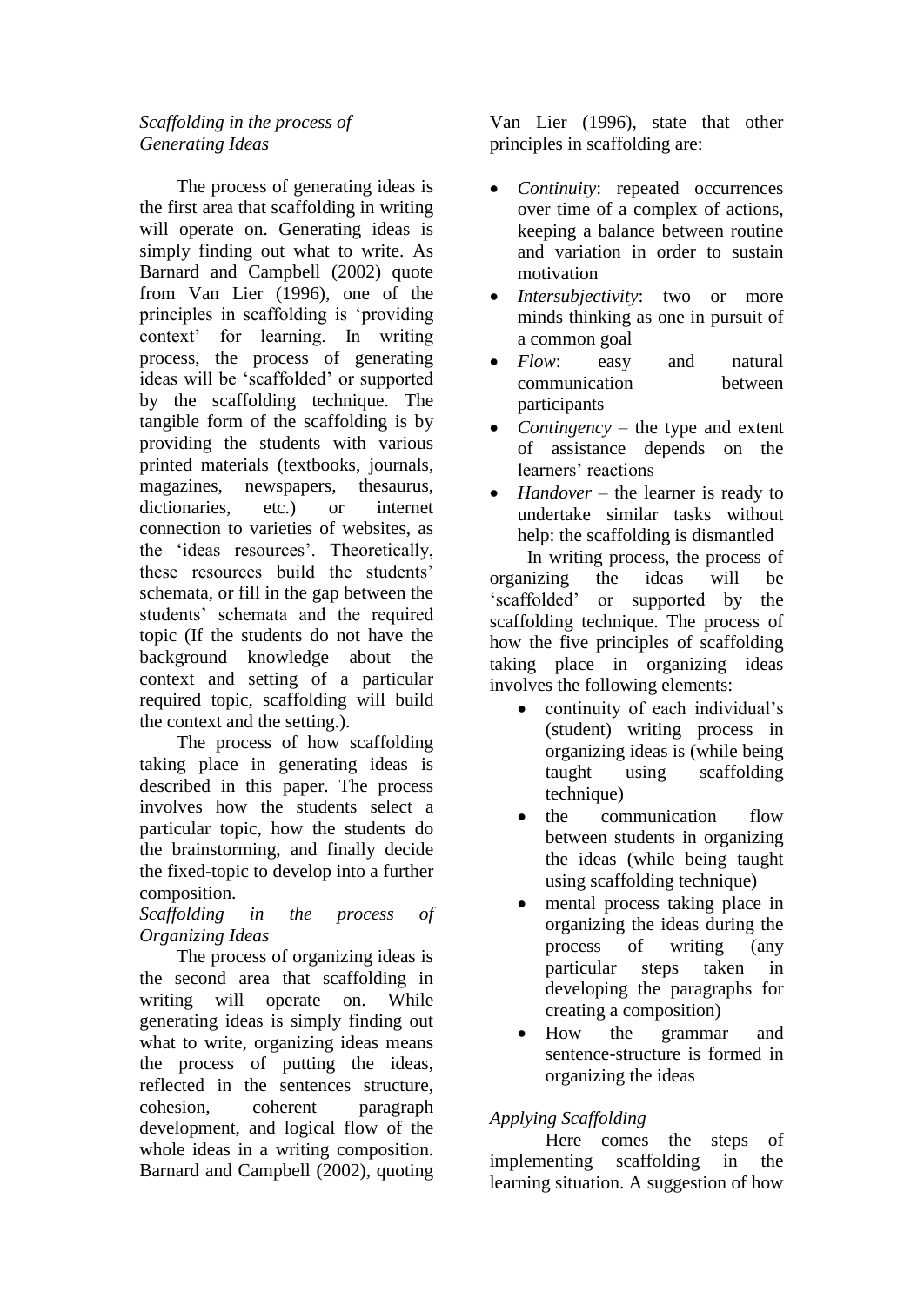scaffolding should apply in the writing course comprises seven proposed steps to follow.

The following scaffolding steps include what is called 'operational scaffolding'. Operational scaffolding, is defined as any techniques which utilized some media, printed, on line, verbal or non-verbal (written instruction), or any means to lead the students in such a way in improving the students' writing. These are the steps, which should be applied in order:

**1. providing Initial instruction on a particular writing assignment/ task**

The teachers first of all give the initial instruction and explanation about how the task should be done. This does not include the final solution of a task, just a directing guidance in doing the task.

**2. providing students with resources or taking the students to the resource center**

One of the Scaffolding functions is to bridge a gap between the students' schemata and the required information for the present writing task. Taking the students to online or printed resource center will provide the necessary information needed for accomplishing the current task. The resource can be magazines, newspaper, journal, or any reading materials (printed or on line) that help the students generating ideas for the writing assignment. In this step, idea generation is taking place. The students will use the resources to generate ideas for their writing task.

**3. Giving chances of asking questions**

The teacher cannot just leave the students 'wandering around aimlessly' in the 'big valley of information' (the resources center). The teacher then makes sure that the students have enough opportunity to ask questions related to their task.

**4. Answering the questions using 'directing questions or partial solution**

The way the teacher asking questions is important in scaffolding. The questions should be 'guiding' or 'providing a pathway' to the answer of the questions. The teacher will not directly answer the questions with the required answer, if he or she uses scaffolding in teaching. In other words, the teacher uses a partial solution in solving the students' problems.

## **5. Encouraging student-student interaction**

This step is actually the essence of scaffolding, which allows interaction of more capable peers to influence the less capable ones in accomplishing a task. The teacher will encourage the students to do peer checking (on grammar and vocabulary in the writing assignment), peer evaluation and comment. The input given by peers is beneficial to improve students' writing in term of grammar and vocabulary.

**6. Carrying out teacher supervision** Eventhough peers checking is

quite influential to students' writing, but teacher's supervision will 'authorized' the evaluation done by the students. In some ways, such as writing organization, teacher's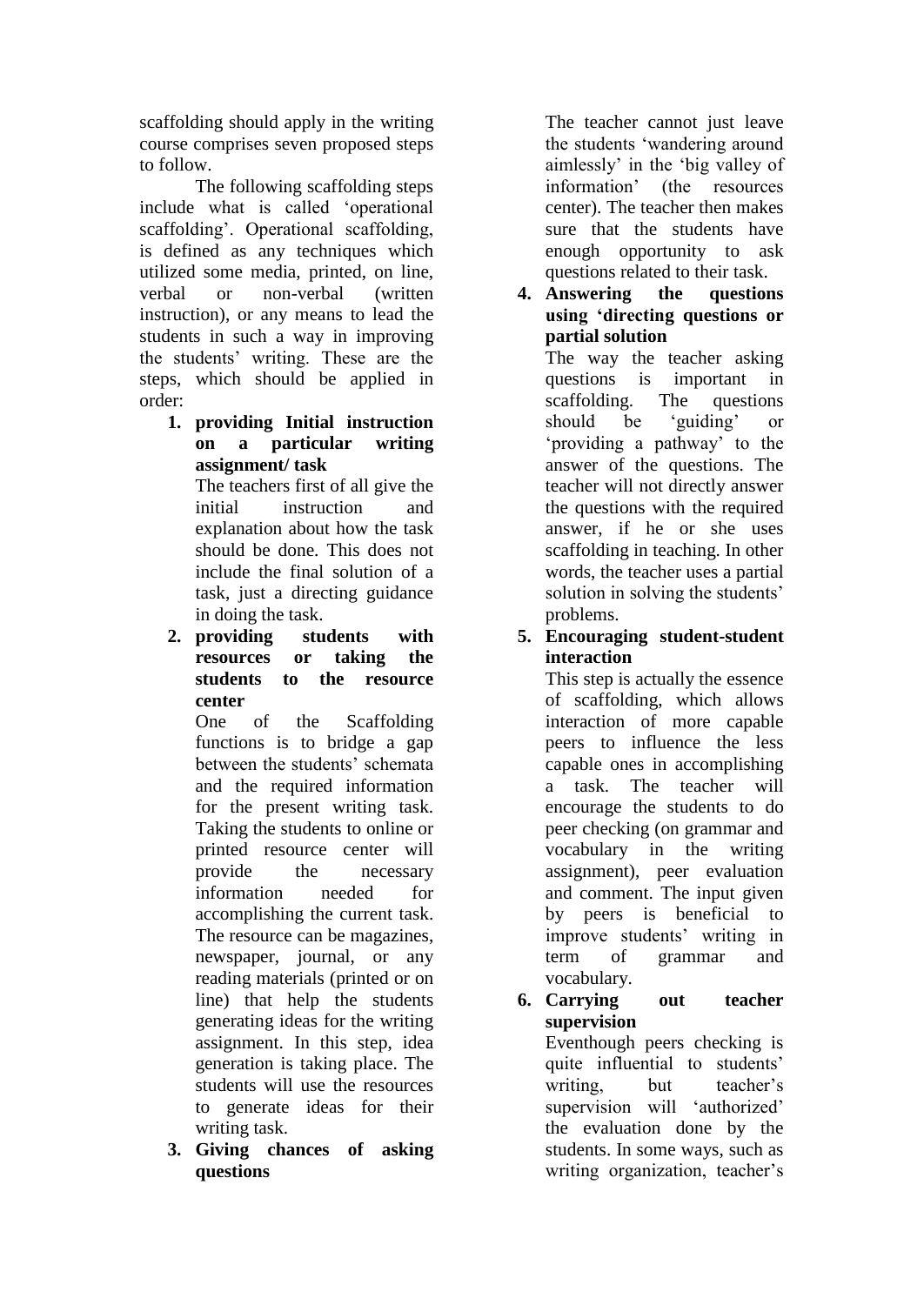comment and feedback is very needed in improving the students' writing. The teacher's supervision is done through giving feedback, comment, and hints to further steps or solution.

**7. Draft one of writing composition produced** Finally, the first draft of each writing composition is produced. To improve the quality of the draft, the teacher may repeat the seven steps from the beginning.

These proposed steps of scaffolding in writing is to give some insight in English writing classroom activities, especially in generating ideas and improving writing organization. By applying scaffolding in a writing process, the students are expected to reach their independent level in producing a writing composition and continue to produce more advanced composition in their learning.

## **REFERENCES**

- Alderson, J. Charles. (2001). *Assessing Reading*. Cambridge: Cambridge University Press.
- Barnard, Roger, and Campbell, Lucy. (2002). *Socio cultural Theory and The Process of Teaching Writing: The Scaffolding of Learning in A University Context*. Retrieved from *waikato. researchgateway. ac.nz. pdf*, on 19 June 2009.
- Barnard, Roger. (2002). *Can Creativity be scaffolded? Peer Learning in A University Process Writing Class*. Retrieved from [www.britishcouncil.org2.](http://www.britishcouncil.org2/) on 20 June 2009.
- Bodrova, Elena, and Leong, Deborah J. (1998). Scaffolding Emergent Writing in the Zone of Proximal Development. In *Literacy Teaching and Learning. Volume 3 Number 2.* (p.1-18). McREL.
- Bott, Donald E. (1984). A Method of Teaching Writing. In Bouchard, Donald L., Spaventa, Louis J. (Eds.). *A TEFL Anthology.* Washington D C: English Language Program Division Affairs.
- Carson. Joan Eisterhold, Carrell. Patricia L, Silberstein. Sandra, Kroll. Barbara, and Khuen. Phyllis A. Reading-Writing Relationship in First and Second Language. In *TESOL Quarterly Vol 24 No 2 Summer 1990*
- Cole, Michael; Steiner-John, Vera; Scribner, Sylvia; Souberman, Ellen. L.S. (1978) Vygotsky: Mind in Society-The Development of Higher Psychological Processes. Harvard University Press, Cambridge, Massachusetts, London: England.
- Farrah, Mohammed (2012). Reflective Journal Writing as an Effective Technique in the Writing Process. An-Najah University. Journal. R. (Humanities). Vol 26 (4), 2012.
- Faraj, Kamal Avan Aziz (2015). Scaffolding EFL Students' Writing through the Writing Process Approach. Journal of Education and Practice Vol. 6, No 13, 2015
- Hartani, Tuti; Sulindra, Eric. (2017). Modeling And Peer Reviewing As Scaffolding In EFL Students' English Business Correspondence Writing. Vocatio: Jurnal Ilmu Administrasi dan Sekretari, Akademi Sekretari Widya Mandala Surabaya. Vol.1. No 1, 2017.